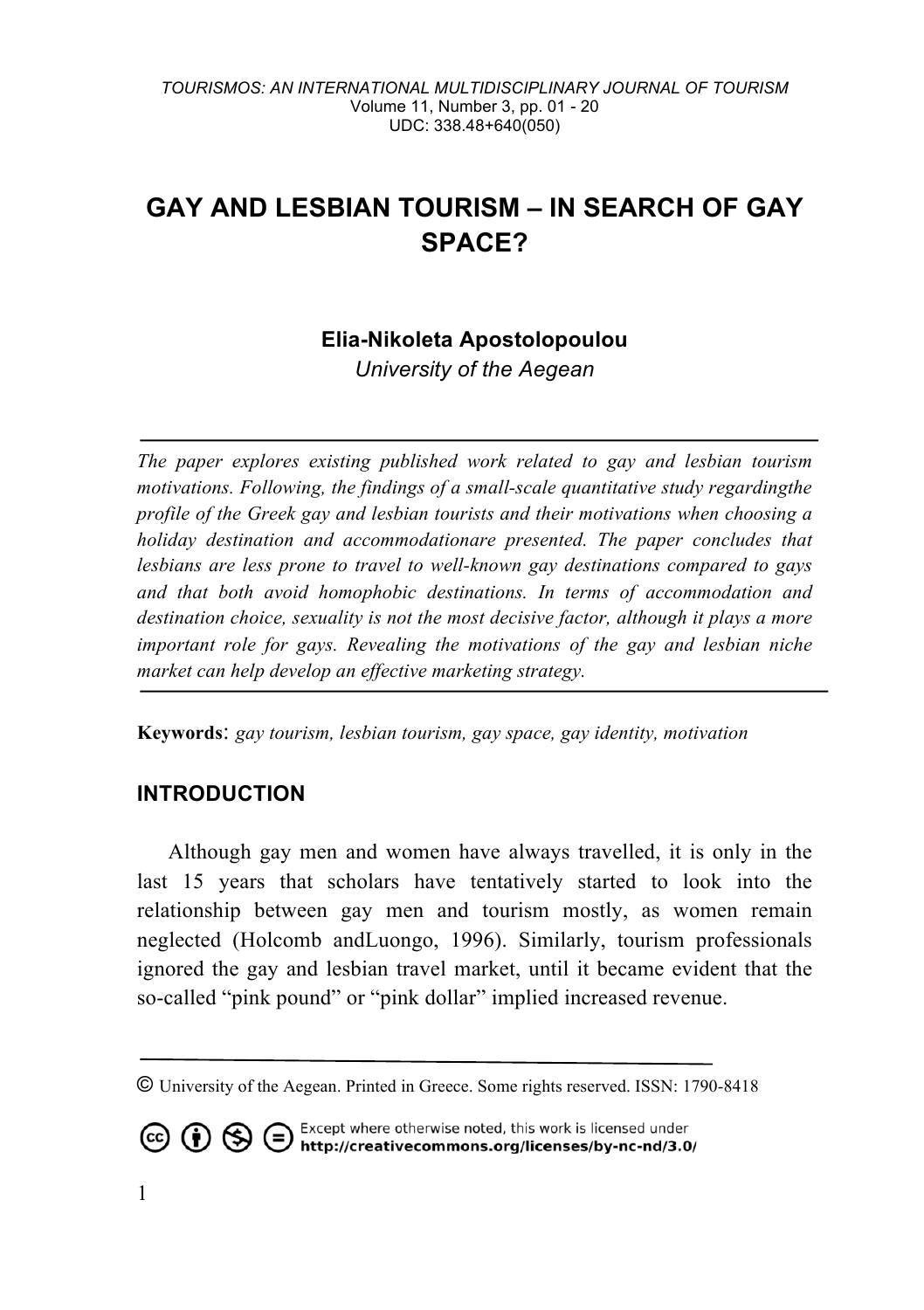This initiated an effort in part of the tourism businesses to cater for the gay and lesbian clientele and was based on a widespread belief that this market has distinct travel preferences and motivations dictated mainly by their sexual orientation. There is a widespread view that gays have up-scale characteristics and are heavy holiday-makers. This profile, however, does not apply to the entire Lesbian Gay Bisexual and Transgender (LGBT) community; lesbians are assumed to have different travel patterns and so are older gays among others. The surveys are inevitably biased towards gays who are more easily accessible, that is gays that are out and attend specific events (Hughes, 2004).

Such perceptions are reinforced by annual marketing data, such as the Community Marketing reports. According to the 2012 LGBT Tourism Demographic Profile the median LGBT traveler is gay, 47 years old, holds a bachelor's degree and works full time; he lives with his partner and together they have a household income of \$115.000; he took 4.7 trips last year and almost always uses the internet to plan and book travel. However, the reliability of such data has been questioned. Although CMI's research panel consists of 5,700 respondents, they are all US based and represent consumers who are interacting with the LGBT community through media outlets, organizations and events (Community Marketing Inc., 2012).

Within the frameworks of a wider on-going research on LGBT tourism in Greece, some first findings will be presented and analyzed. The paper attempts to shed some light on the profile of the Greek gay and lesbian tourists and their motivations when choosing a holiday destination and accommodation. This is part of a wider research that assumes that gay and lesbian tourism is a discrete tourism market with differentiated motives and needs.

As for the terms used in this paper, it should be noted that homosexual is assumed to be a biological term, while gay is a term used to describe homosexual men and women and lesbian is a specific term for gay women (Valentine and Skelton, 2003).

Therefore, the word "gay" will be used with reference to homosexual men and the word "lesbian" for homosexual women. Gay tourism is a term used to describe the tourism activity for both gays and lesbians.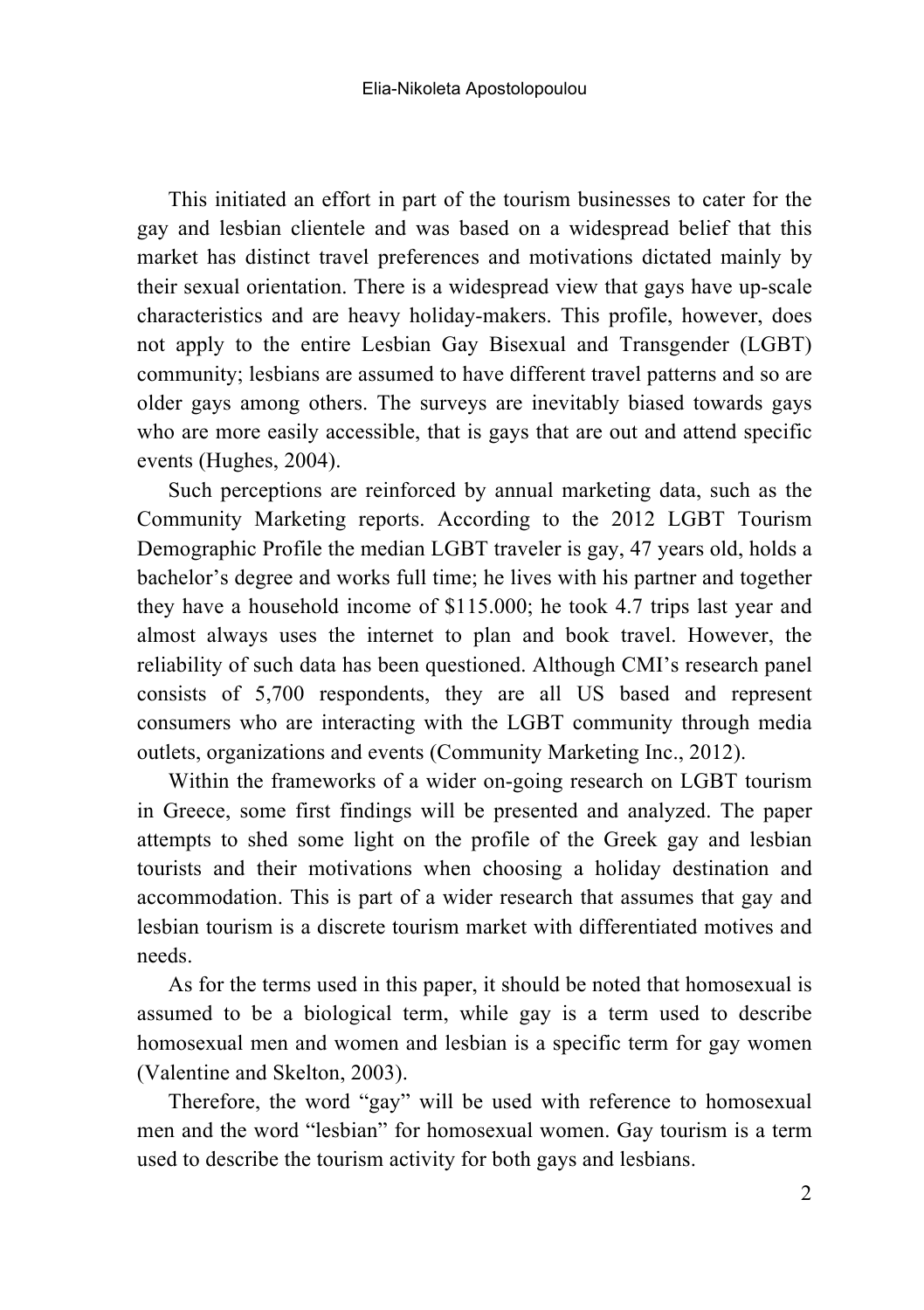# **TOURISM AND GAY IDENTITY**

Consumption and especially leisure activity is assumed to play a decisive role in the formation and validation of individual identity (Wearing and Wearing, 1992). Gay identity is a term used to describe both gay and lesbian identity. Although the acceptance of the gay identity may be a personal matter, its validation is a result of interaction with others, i.e. the sense of belonging to a community with the same characteristics and of being different from the people outside the community (Hughes, 1997; 2006).

The social constraints, often evident in home environments do not allow gays and lesbians to perform their identities. To establish and validate their identity, gay men and lesbians are often forced to travel to places where they can have access to gay space. Under this light, Hughes argues that the search for gay identity is a form of tourism (Hughes, 1997). The salience of holidays is even greater for those who have not come-out. According to Howe (2001) gay tourism is a kind of pilgrimage in search of the individual identity (Waittand Markwell, 2006).

### **TOURISM AND GAY SPACE**

Inextricably connected to the issue of gay identity is that of gay space. Gay space consists of a spatially discrete concentration of cafes, restaurants, bars, clubs, shops and residences; a public space where gays and lesbians are allowed to be affectionate and show intimacy (Myslik, 1996). They gay and lesbian space is usually the place where young gays and lesbians comeout, it offers support groups and the opportunity to meet people like themselves and develop a social network. It is the place where identities can be expressed and validated through the gaze of others (Valentine and Skelton, 2003).

3 Gay space develops most often in places where there is also a gay population and liberal attitudes towards homosexuality (Pritchard, Morgan and Sedgely, 1998). The development of gay space has functioned as a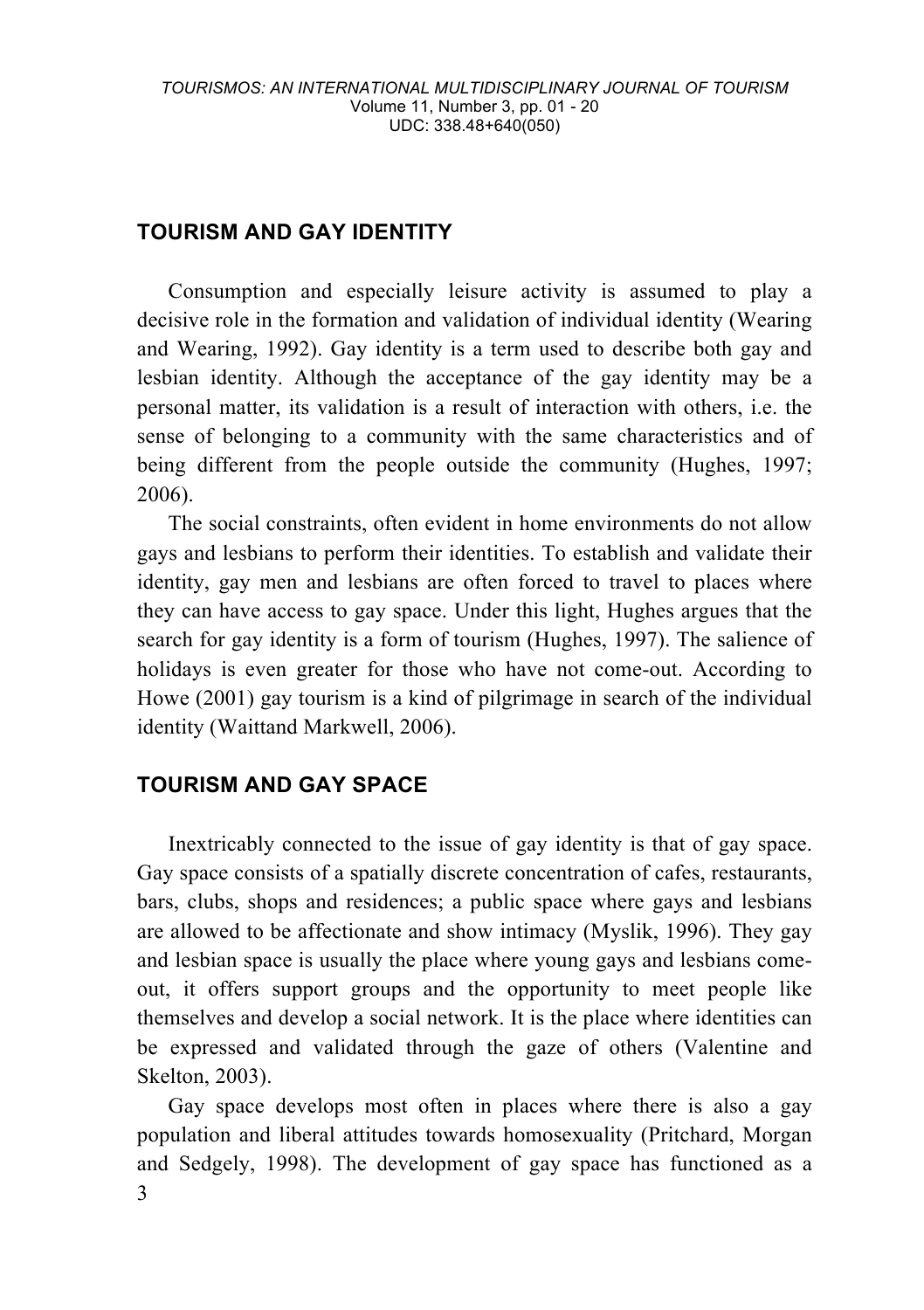measure of cosmopolitanism and tolerance for the modern city (Rushbrook, 2002). The lack of gay space in non-urban, non-metropolitan settings explains the strong association between gay identity and tourism. For some gays and lesbians, holidays may be their only opportunity to be openly themselves and behave as such. It is simultaneously a pull factor for gay tourists and a push factor, when it is absent from home (Hughes, 1997).

Gay tourism functions in a reciprocal way nowadays: it is about seeing and being seen. Gay tourists visit gay spaces as a tourist sight and simultaneously they become a sight themselves for the mainstream tourists, i.e. an attraction (Giorgi, 2002). Gradually gay space is undergoing a process of touristification, with the heterosexual gaze, introducing a "heterosexual invasion" and often re-establishing their hegemony over gay space and leading to its de-gaying. It is a contested space, where the homosexual and heterosexual identityconflict, while its establishment challenges the heterosexual norm (Pritchard, Morgan and Sedgely, 1998; 2002).

The development of the gay space has introduced new forms of marginalization and exclusion; it does not welcome the older, the women, the racial minorities or the less affluent (Rushbrook, 2002). Gay tourism, given gay visibility and lesbian invisibility, reflects and reproduces the gender inequalities visible in travel in general terms (Giorgi, 2002). Women are doubly marginalized, as women and homosexuals, in the tourism literature. The established community of gay men does not welcome lesbians in the gay space (Pritchard, Morgan and Sedgely, 2002).

Lesbians are less frequent users of the gay space because on the one hand it is male dominated and thus perceived as unsafe and on the other hand women have a greater tendency to rely on private social networks for leisure and identity validation (Hughes, 2007). "Lesbian identity is less focused on sexual activity or consumption in the way gay men's is" (Hughes, 2007, pp. 21). Lesbian spaces are characterized as time-spaces, because they do not exist permanently, but are places temporarily transformed into lesbian spaces for specific days and at specific times. Lesbian venues are less visible and commercial than gay venues (Valentine and Skelton, 2003).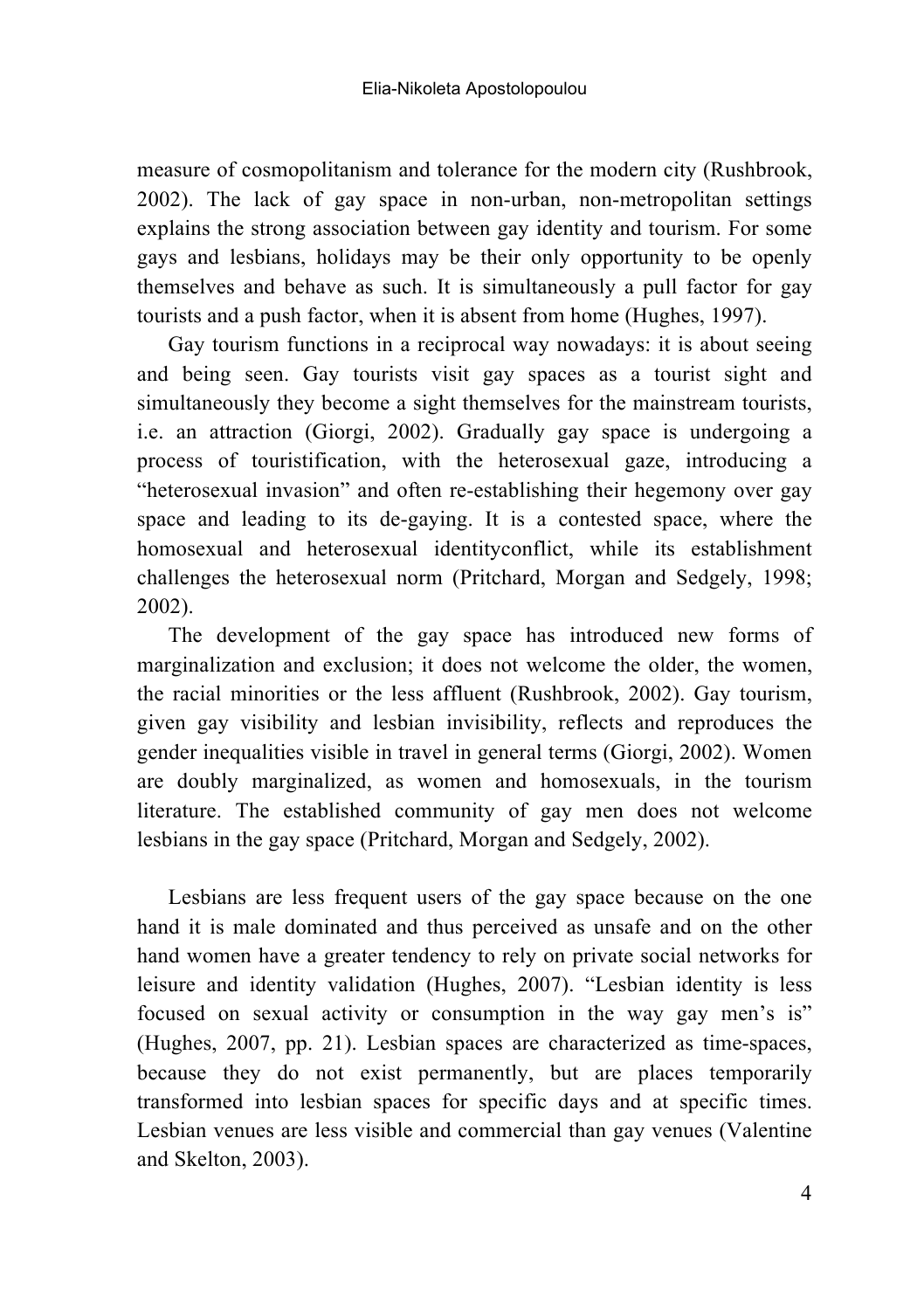# **THE GAY AND LESBIAN TOURIST: LESBIAN, GAY, BISEXUAL TRANSEXUAL (LGBT) HOLIDAY MOTIVATIONS**

In 1998, it was already evident that at least the gay travel market consists of upscale, well-educated and free spending visitors, gay-friendly travel companies had expanded and gay destinations had begun to emerge. However, the gay and lesbian travel market is not a homogenous segment: not all wish to travel to a gay-friendly destination or take exclusively gay vacations, but certainly they wish to avoid being excluded from any destination (Pritchard, Morgan and Sedgely, 1998).

One of the first empirical studies on the holiday motivations of gay men is Clift and Forrest's research working with a sample of British gay men. The study revealed that gay men traveled to well-known gay destinations, urban and coastal, but to other destinations as well. Regarding the holiday motivations of gay men, the majority is motivated by factors similar to the straight tourists; comfort, good food and relaxation. One third of the respondents rated the gay dimension of a holiday as important. On the whole, respondents having visited a gay destination were more motivated by opportunities to socialize with other gay men (Clift and Forrest, 1999a).

Pritchard et al. conducted interviews and focus groups with gay and lesbian residents in Wales and the Netherlands and concluded that sexuality influenced holiday choices. The most important factors for travelling were the need for escape, for a sense of belonging and safety and the opportunity to be oneself, factors not that different from their straight counterparts. However, in the case of gay and lesbian tourists these factors were directly associated with their sexuality. Furthermore, gay holidays seem to be much different than lesbian holidays, with the first having a strong association with sex and the body. Thus, women have a feeling of being neglected by the travel industry (Pritchard, et al., 2000).

5 Hughes conducted a research regarding gay men's destination avoidance and choice in 2002 based on a small number of semi-structured interviews with gay men in Manchester. The researcher developed a typology of gay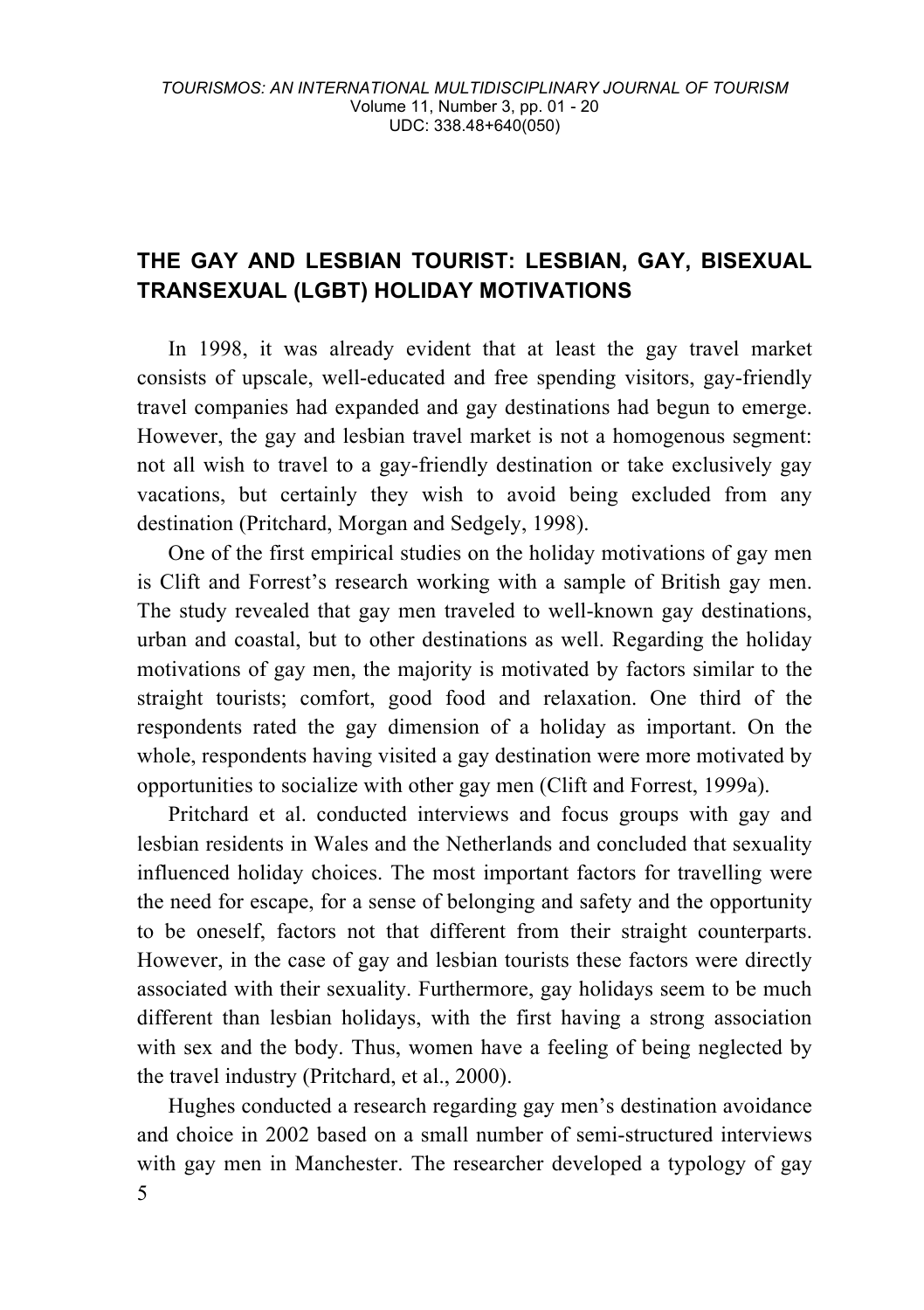men's holiday ranging from non-gay holidays, to gay-related and finally gay-centric holidays. Generally the gay men follow the same holiday patterns as the rest of the society and have a minimum requirement that a destination is either gay-friendly or has gay space. More important was the motivation to avoid destinations that were perceived to be intolerant to homosexuality (Hughes, 2002b).

Drawing the attention to on-site travel experiences, Poriaconducted a qualitative research exploring the hotel experiences of gays and lesbians in the UKand in Israel. Gays and lesbians wish to be treated in the same way as their straight counterparts. Furthermore, they are interested in services associated with their lifestyle and sexuality (late breakfast, proximity of gay space, double bed allocation), and in issues concerning their personal safety (Poria, 2006).

Focusing on the neglected issue of age and sexual orientation, Hughes and Deutsch investigated the motivations of older gay men. They adopted a qualitative approach with semi-structured interviews with gay men over 35 living in the UK. The results reveal that older gay men are interested in renewing old and making new friendships, wish to have access to gay space, stay at a gay-friendly hotel and avoid homophobic places and situations, while sexual activity didn't appear to be a decisive factor for travelling. They are not satisfied with the gay holiday packages offered by gay tour operators, as they are sex-oriented and expensive and confirmed a need for diversity of gay travel products (Hughes and Deutsch, 2010).

#### **METHODOLOGY**

Purpose of the study was to assess the travel motivations and patterns of Greek gay and lesbian tourists. To this end a quantitative research was conducted with the use of a self-administered questionnaire with mostly closed-ended questions and a couple of open-ended questions.

#### **Questionnaire design**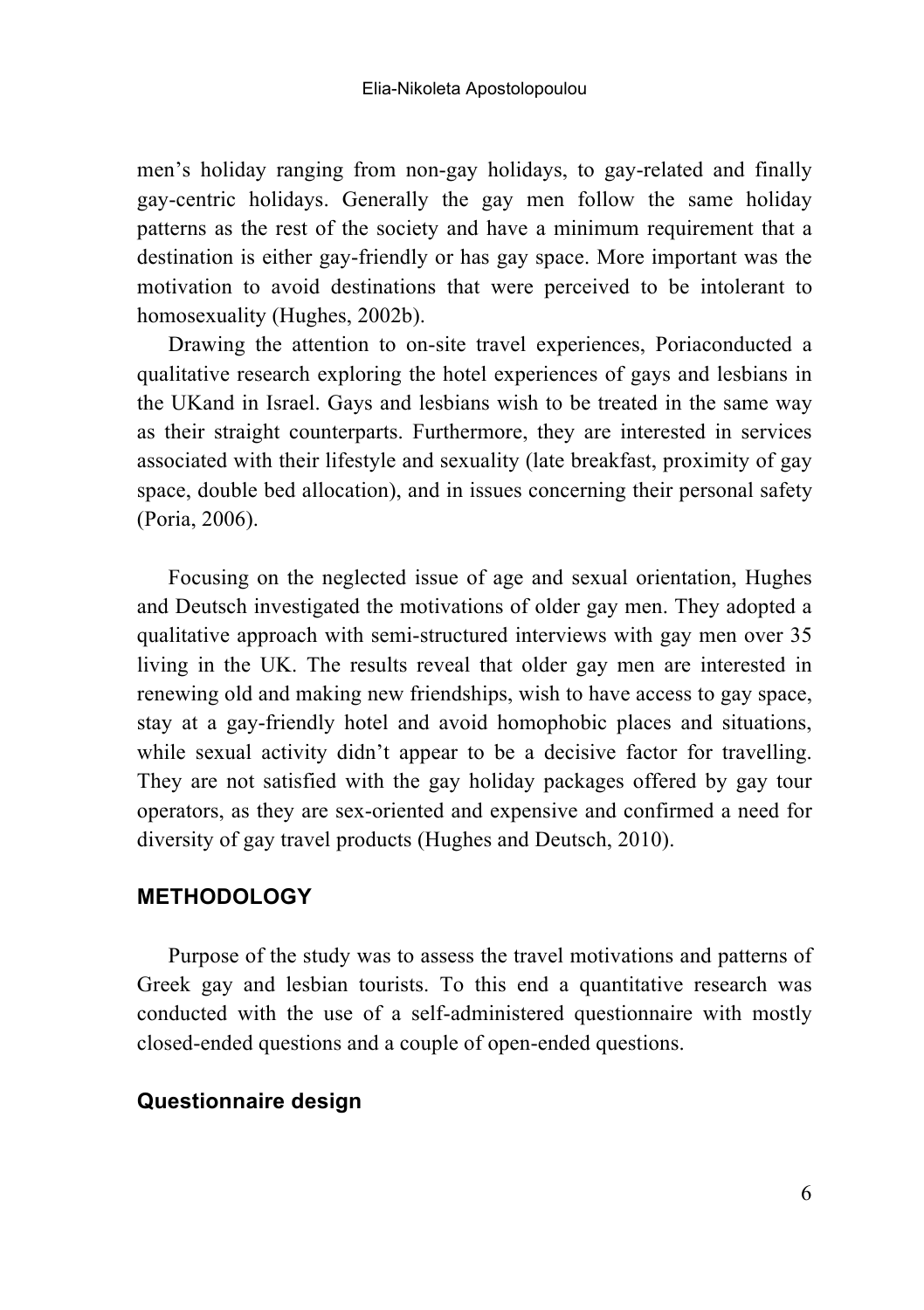#### *TOURISMOS: AN INTERNATIONAL MULTIDISCIPLINARY JOURNAL OF TOURISM* Volume 11, Number 3, pp. 01 - 20 UDC: 338.48+640(050)

The questionnaire consisted of 23 questions and was structured in 4 sections. The section"General travel attitudes" included questions on travel frequency, on average stay by type of accommodation, expenditure, seasonality and preferable booking methods. Section "Tourist accommodation" included questions on motivators influencing accommodation choice and staff's behavior. Section "Tourist destinations"included among others questions on popular destinations, factors influencing destination choice and media influences. The last section of the questionnaire was "Demographics".

#### **Sample and data collection**

Sampling for the LGBT community is a particularly problematic issue, since there are no official data in Greece regarding the size of the population. There is a widespread view that the LGBT population constitutes the 10% of the entire population based mostly on the Kinsey reports on human sexual behavior: Sexual Behavior in the Human Male (1948) and Sexual Behavior in the Human Female (1953) by Alfred Kinsey (http://www.kinseyinstitute.org/research/ak-data.html#homosexuality,

accessed 13/06/2013). However, this view hasn't been confirmed by other studies and has been the subject of considerable criticism (Binson et al., 2007). The sampling technique employed was snowballing. Although, this method has a number of disadvantages, in the case of hard-to-reach or socially stigmatized populations it appears to be an almost indispensable method.

7 Conducting an ethnographic research would have probably shed more light on the understanding of the population's motives and behavior and the decision-making process. However, such a research would also introduce subjectivity to the analysis of the data. Even more importantly, the presence of the researcher within the community of the gay and lesbians would have influenced their behavior and answers regarding their travel motives. The latter becomes more evident when taking into consideration the fact that the researcher is not herself a lesbian, which provides though the research with an objective perspective. Probability sampling would have allowed for generalization of the findings to a larger population, but this involves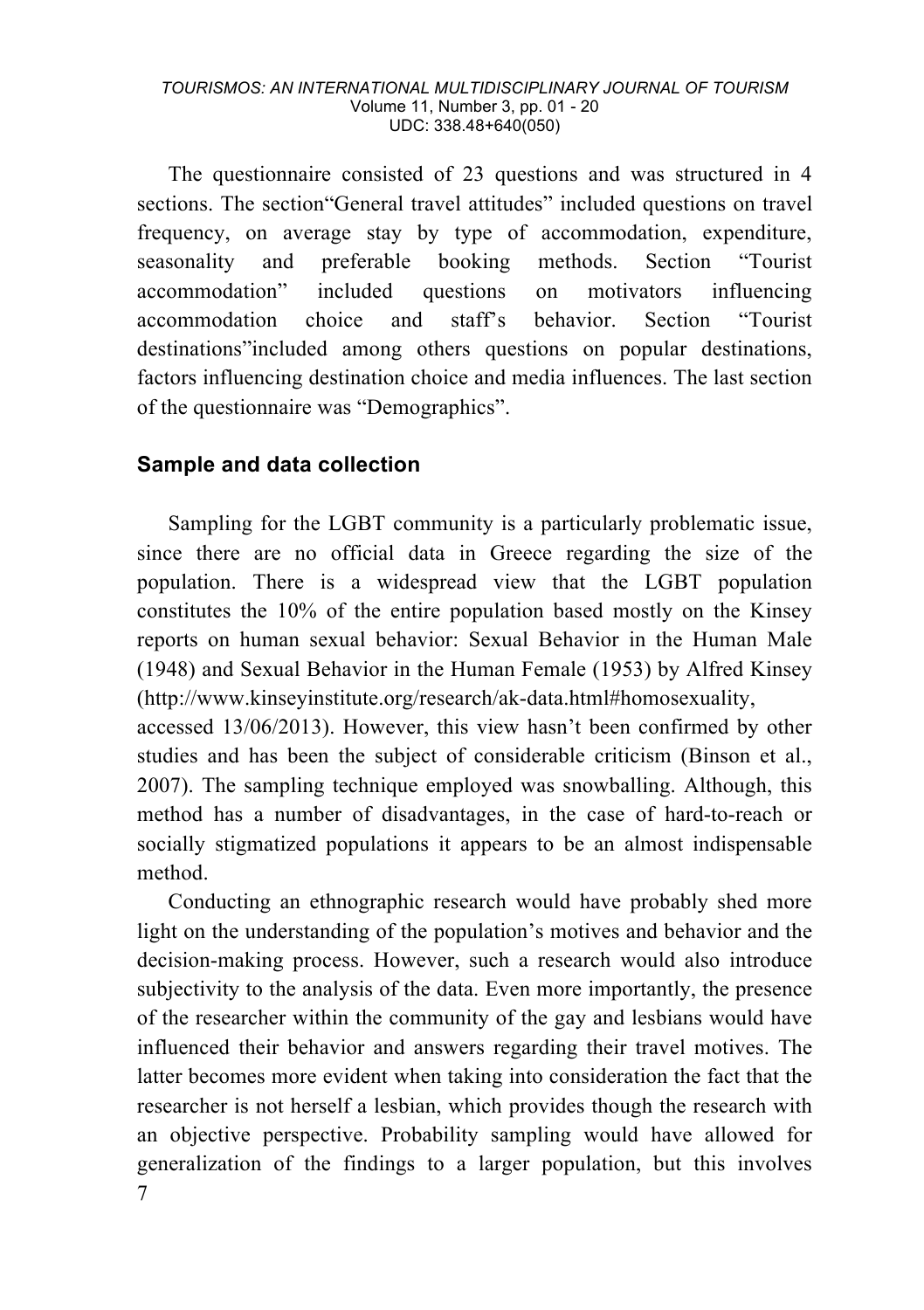estimating the size of the population. Since the national census in Greece doesn't yet include questions related the sexual identity or behavior, such data is unavailable. The use of large samples can partially overcome the problem of selection bias (Atkinson and Flint, 2001).

In total 100 questionnaires of Greek gay and lesbian travelers were completed. Initial respondents were identified through the researcher's friends and acquaintances and at the OutviewLGBT Film Festival in Athens (18th to 28th April 2013).

# **RESULTS**

#### **Sample characteristics**

A total of 100 questionnaires were completed, 98% of whom had completed all the sections. Men and women not identifying themselves as gays or lesbians were excluded prior to analysis, leaving a sample size of 82 questionnaires. Respondents excluded were those identified as heterosexual/straight, bisexual, queer or trans. Gay men represented 62.2% of the sample, while lesbians37.8%. The quota for the general population in Greece is 49.2% men and 50.8% women (http://el.wikipedia.org/wiki/%CE%94%CE%B7%CE%BC%CE%BF%CE %B3%CF%81%CE%B1%CF%86%CE%AF%CE%B1\_%CF%84%CE%B 7%CF%82\_%CE%95%CE%BB%CE%BB%CE%AC%CE%B4%CE%B1 %CF%82, accessed at 5/7/2013). This mismatch may be explained by the fact that gays are assumed to be more than lesbians; the 2011 Census data by the Office for National Statistics, UK indicate that lesbians represent 31.8% and gays 68.2% of the total gay and lesbian population (Office for National Statistics, 2011). Along the same line, the Community Marketing Report indicates that only 25% of their sample was lesbians, while gays accounted for the 74% (Community Marketing Inc., 2012).

In order to make up for this misrepresentation between gays and lesbians a sample weight has been applied with the use of SPSS only for the tables and figures were information is presented comparatively for gays and lesbians.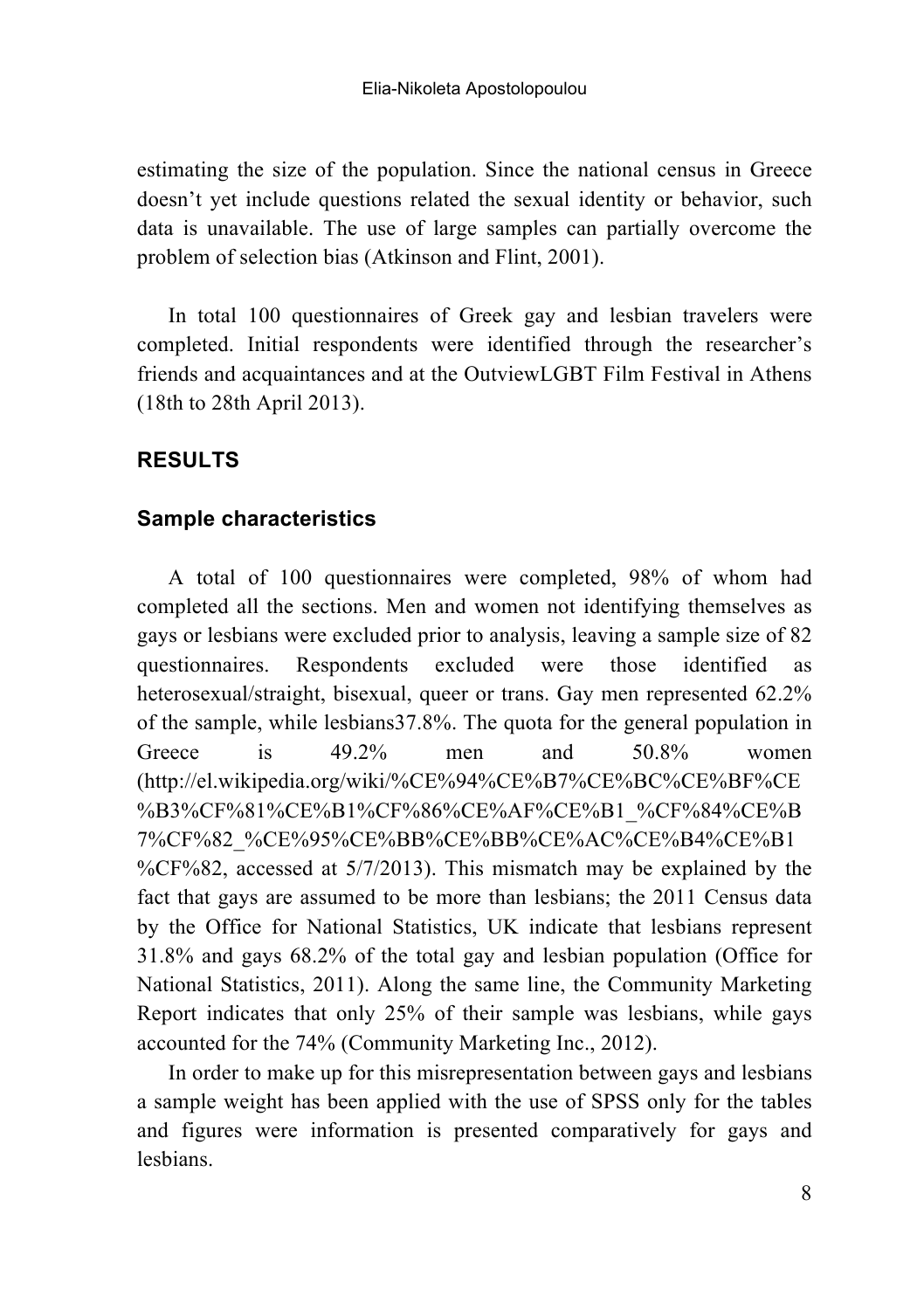Table 1 reports information on the age, partnership, education, residence and employment status of respondents in the sample.

| Age group $(n=82)$              | $\frac{0}{0}$ |
|---------------------------------|---------------|
| 18-24                           | 19,5          |
| 25-34                           | 42,7          |
| 35-44                           | 23,2          |
| $45 - 64$                       | 14,7          |
| Partnership (n=82)              |               |
| Single                          | 45,1          |
| Withpartner, livingseparately   | 32,9          |
| Withpartner, livingtogether     | 22,0          |
| Education (n=82)                |               |
| High schoolgraduate             | 19,5          |
| Technical/tradescourse          | 8,5           |
| College                         | 12,2          |
| Bachelor'sdegree                | 29,3          |
| Master'sdegree                  | 25,6          |
| Doctoraldegree                  | 4,9           |
| Residence (n=82)                |               |
| Largecity                       | 89,0          |
| Smallcity                       | 6,1           |
| Village/countryside             | 4,9           |
| Employment (n=82)               |               |
| Full-time in the private sector | 18,3          |
| Part-timeprivatesector          | 9,8           |
| Full-time in the public sector  | 15,9          |
| Part-timepublicsector           | 3,7           |
| Freelancer/Entrepreneur         | 22,0          |
| Student                         | 19,5          |
| Pensioner                       | 3,7           |

**Table 1:** Characteristics of gay and lesbian respondents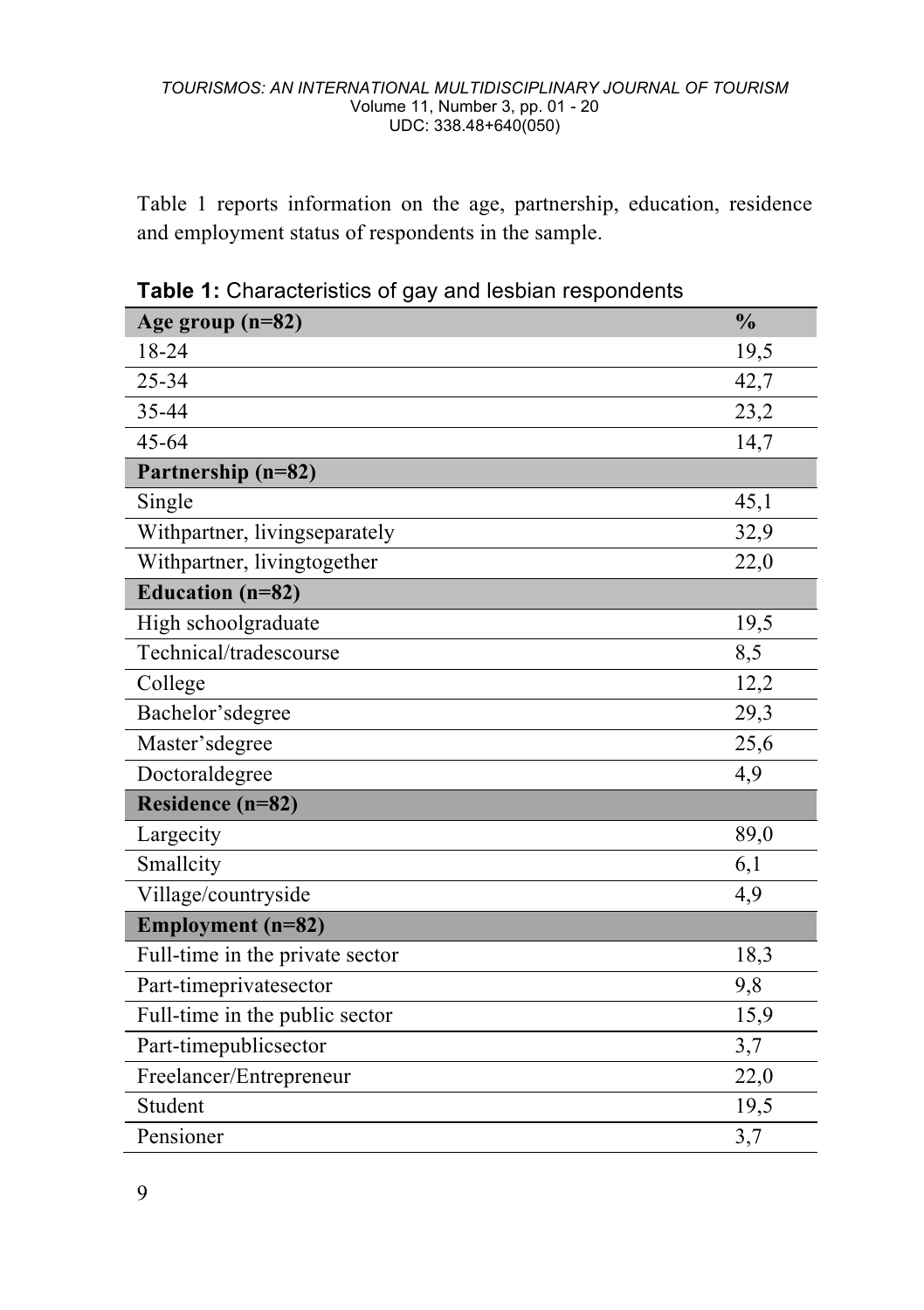| Notworking |  |
|------------|--|
|            |  |

There is an overrepresentation of ages 25-34 (42.7%), most respondents are single (45.1%) and have received a high education (54.9% hold a bachelor's or master's degree). Furthermore, the population in the sample is almost exclusively urban and 47.6% of the respondents are private or public sector employers. Within the sample, gays are slightly more educated than lesbians.

### **Destinations**

The questionnaire included an open-ended question on destinations visited within the last five years in Greece; in Europe and outside Europe, as well as destinations the respondent intends to visit within the next three years. The fact that this question was open-ended resulted in answers including countries, cities and islands. Definitely there are huge differences and particularities among these tourist destinations. However, a closedended question in this instance would have suggested a restricted range of destinations, selected with the researcher's criteria.





Figure 1 presents the most popular destinations as mentioned by all respondents. The black bar indicates the places already visited by gay and lesbian tourists and the grey bar the destinations they plan to visit. The most popular destinations in Greece are Crete, Thessaloniki, Paros and Mykonos. However, Mykonos and Lesvos don't seem to be as popular as expected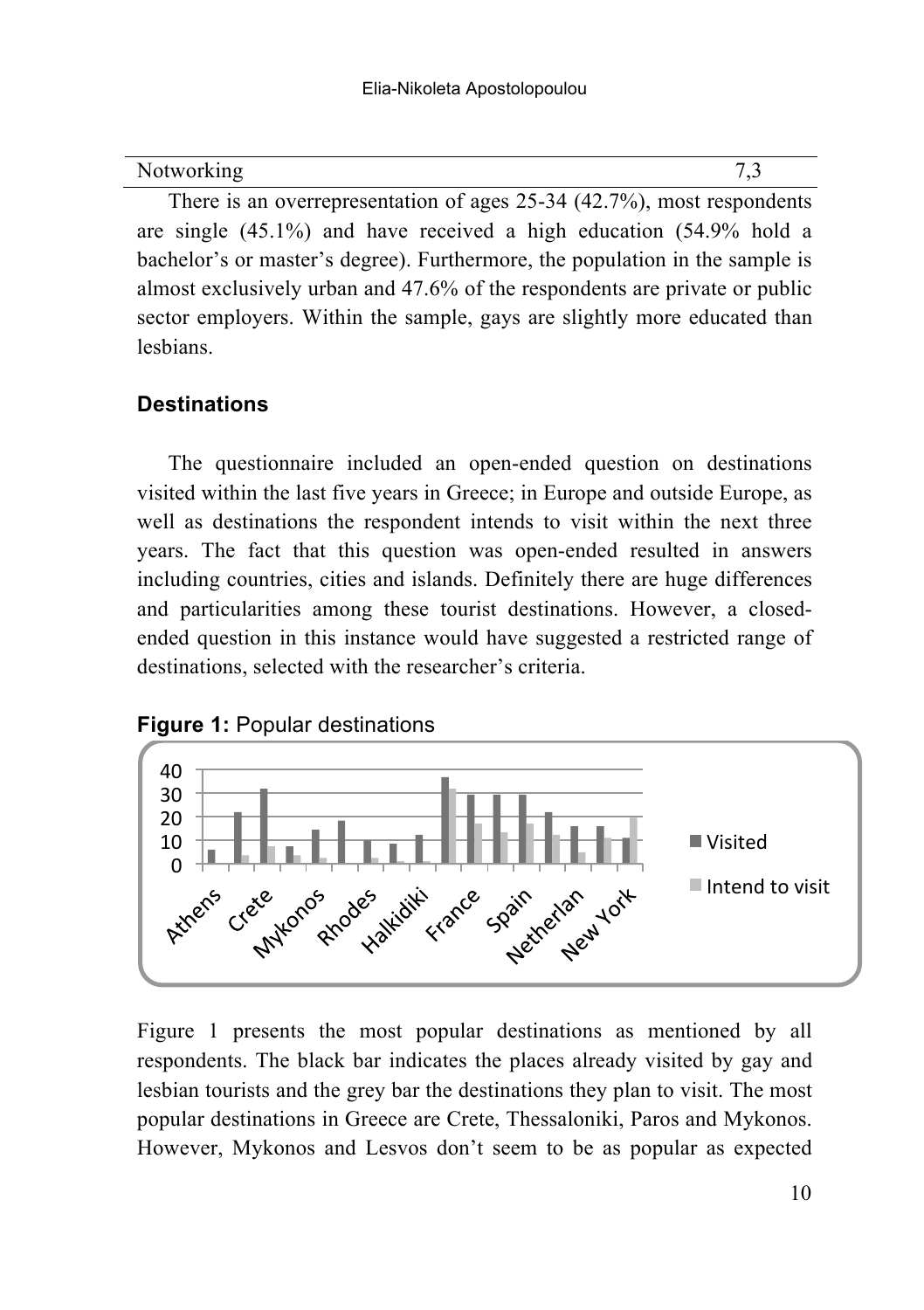taking into consideration their reputation as gay and lesbian destinations respectively. Abroad, UK is by far the most visited destination and most importantly respondents intend to travel to the country again. France, Germany and Spain rank also very high and interestingly New York although not a much visited destination is one of the top destinations gays and lesbians plan to visit.

Regarding the special motivations of visitors of the above destinations, Crete is more popular with tourists looking for sea and sun, archaeological and cultural sites and local culture, while Thessaloniki is more popular with tourists seeking holiday and good food, rest and relaxation and getting away from other people. Lesvos attracts more tourists looking for rest and relaxation, sea and sun, archaeological and cultural sites, convenient and cheap holiday package and getting away from other people. Lesvos is a significant tourist destination especially for middle class and low-income Greek lesbians who cannot afford to travel to renowned lesbian resorts (Kantsa, 2002). Visitors motivated by sea and sun, gay and lesbian night life and getting away from other people will more probably have visited Mykonos and Paros, while gays and lesbians looking for gay night life will choose UK and Spain. Italy is mostly popular for the archaeological and cultural sites.



**Figure 2: Popular destinations by sexual orientation** 

Data on figure 2 demonstrate that Crete (19.3%), France (20.9%), Italy  $(16.1\%)$  and Lesvos  $(4.8\%)$  are more popular with lesbians, while Mykonos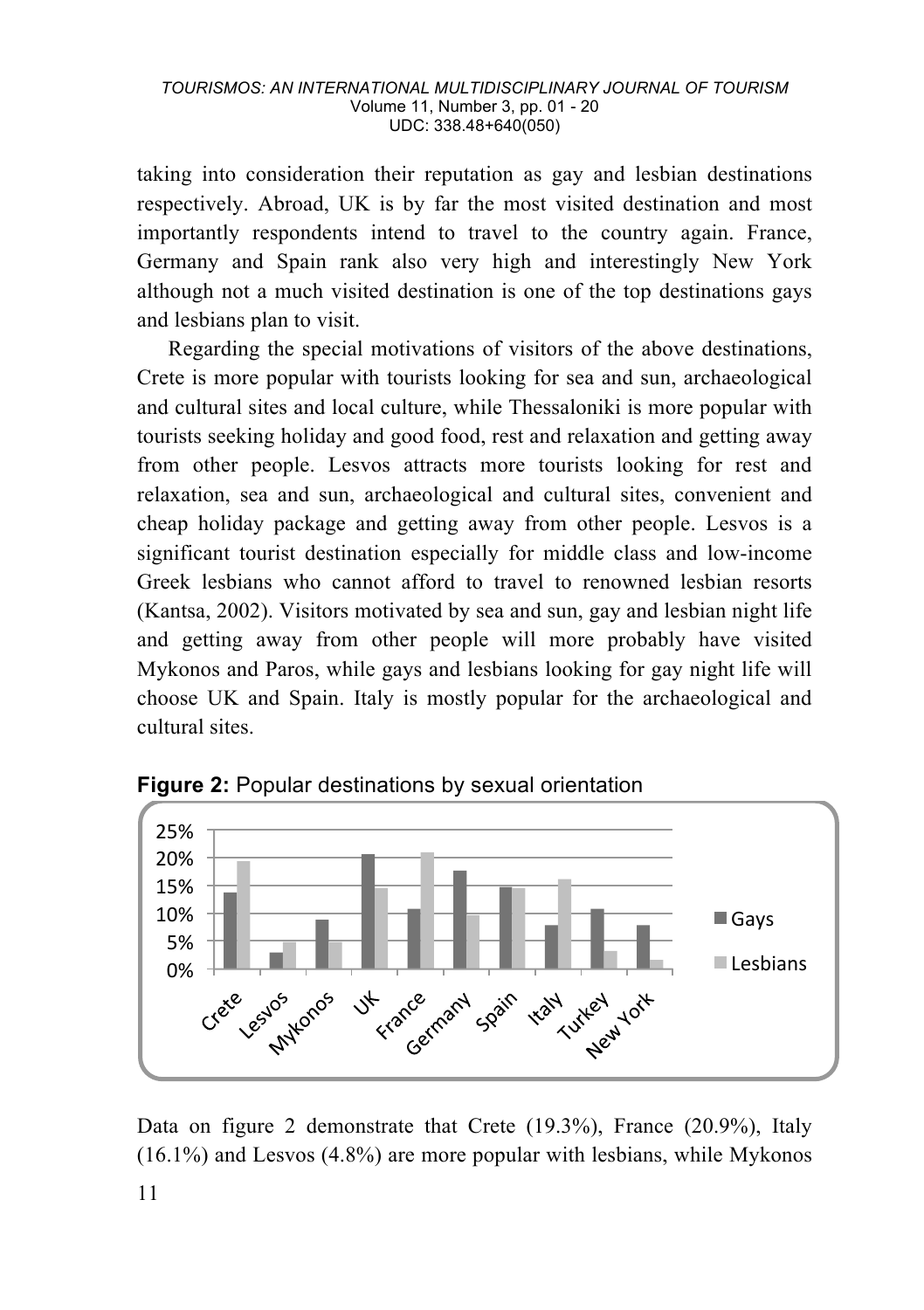(8.8%), UK (20.6%), Germany (17.7%), Turkey (10.8%) and New York (7.9%) are more popular with gays.



**Figure 3:** Preferable composition of visitors at tourist destinations

Respondents were also asked what the preferable composition of visitors at tourist destinations was. As shown in figure 3, a great majority (71.5%) would prefer a mixed composition of people, followed by a 20.3% that would prefer to be around gay-friendly, mainly LGBT people.

## **Motivations**

**Table 2:** Factors influencing accommodation choice by sexual orientation

|                                | Gavs | Lesbians |
|--------------------------------|------|----------|
| Price                          | 3,69 | 3.65     |
| Referral from friend           | 3,30 | 3,00     |
| Internet access                | 2,96 | 2,10     |
| <b>Gay-friendly reputation</b> | 2,90 | 2.63     |
| Location                       | 2,82 | 2,77     |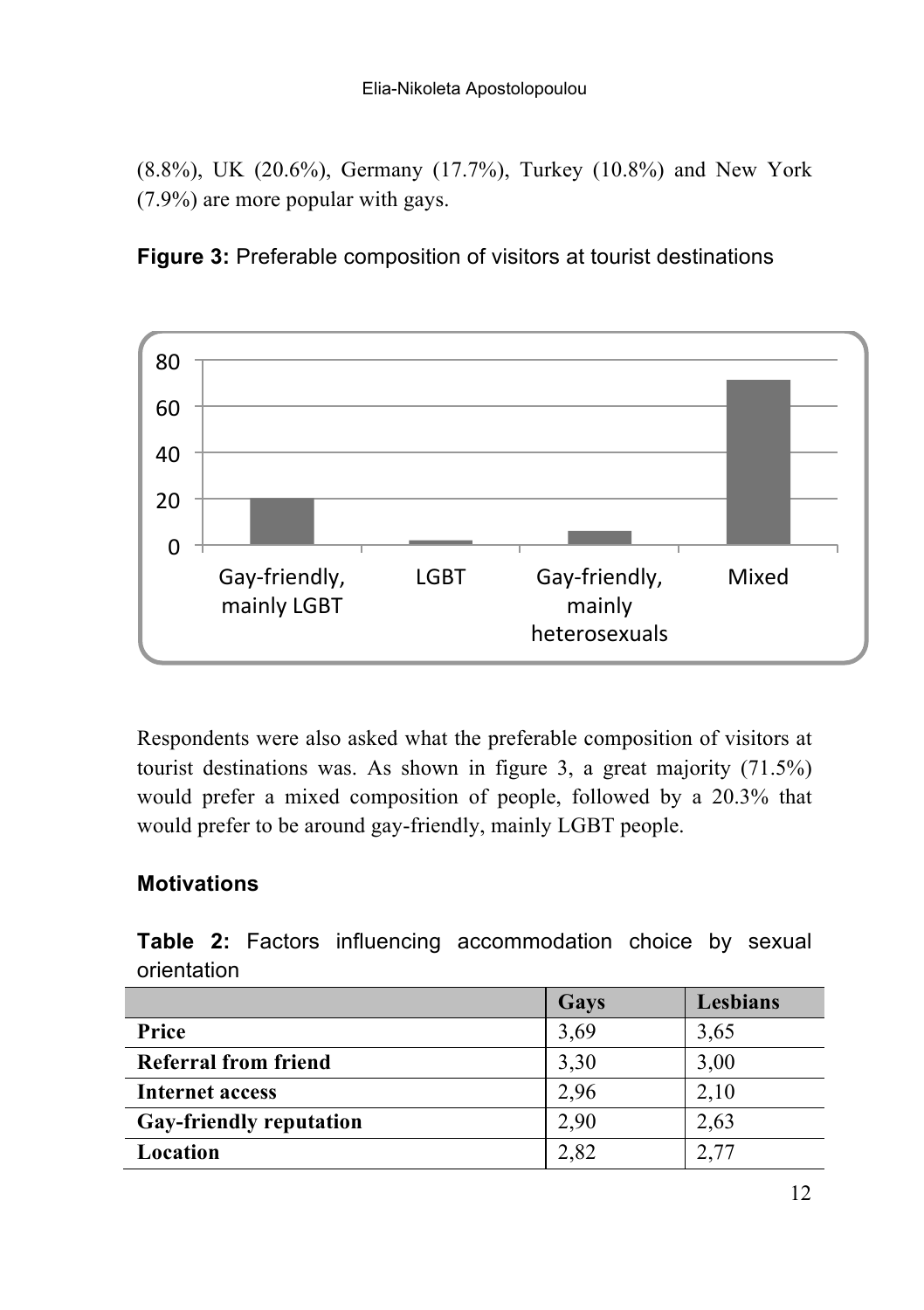#### *TOURISMOS: AN INTERNATIONAL MULTIDISCIPLINARY JOURNAL OF TOURISM* Volume 11, Number 3, pp. 01 - 20 UDC: 338.48+640(050)

| <b>Review of accommodation</b>                              | 2,80 | 2,77 |
|-------------------------------------------------------------|------|------|
| <b>Location near LGBT neighborhood</b>                      | 2,60 | 2,27 |
| Advertising in LGBT<br>print and/or<br>Internet media       | 2,31 | 2,03 |
| with<br>gay-friendly<br>Affiliation/rating<br>organizations | 2,27 | 2,20 |
| <b>Restaurant</b>                                           | 1,90 | 1,55 |
| Pool                                                        | 1,82 | 1,69 |
| Availability of gay/lesbian entertainment                   | 1,78 | 1,47 |
| Loyalty program/points                                      | 1,65 | 1,27 |
| Hotel gym                                                   | 1,45 | 1,20 |

Respondents were given a 4-point Likert scale, where 1 indicated not at all influencing and 4 extremely influencing and asked to indicate the degree to which the above factors where –if at all– influencing when choosing a tourist accommodation. For both gays and lesbians the most important factor is the price of the accommodation and the least important the availability of a hotel gym. Other factors ranking high are referral from a friend, the gay-friendly reputation of the accommodation, on-line review of the accommodation and its location. Gays are more interested than lesbians in internet access, while singles seem to be more interested in the gayfriendly reputation and the proximity of the gay space.

|                                        | Gays | Lesbians |
|----------------------------------------|------|----------|
| <b>Explore new destinations</b>        | 3,39 | 3,10     |
| Convenient and cheap holiday package   | 3,20 | 3,26     |
| Getting away from other people         | 3,18 | 3,26     |
| <b>Rest and relaxation</b>             | 3,16 | 2,90     |
| <b>Local culture</b>                   | 3,16 | 3,06     |
| <b>Return to favorite destinations</b> | 3,06 | 3,16     |
| Holiday and good food                  | 2,96 | 2,90     |
| Sea and sun                            | 2,94 | 2,94     |
| Archaeological and culture sites       | 2,94 | 2,84     |

**Table 3:** Factors influencing destination choice by sexual orientation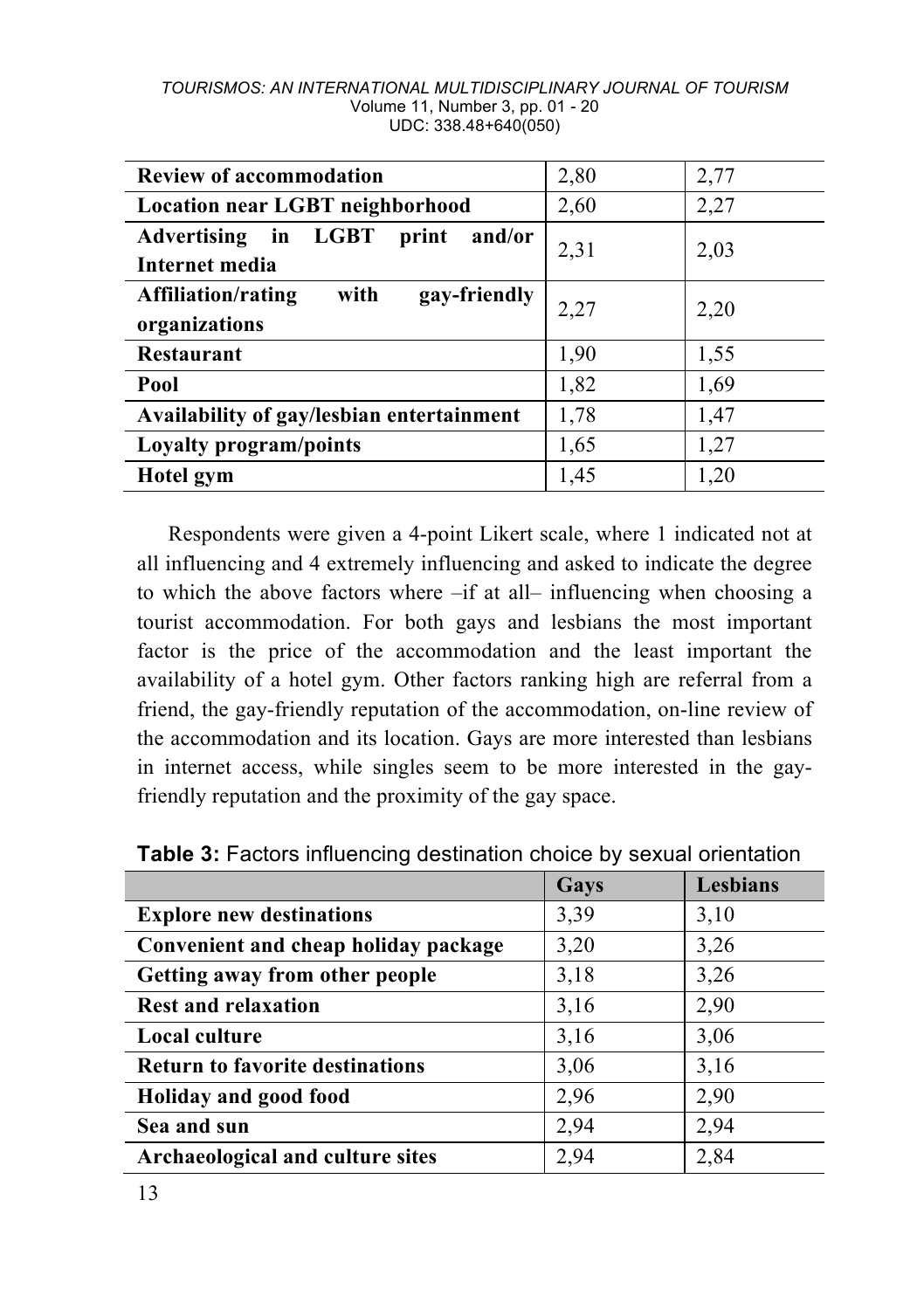| Well known tourist sights              | 2,92 | 2,58 |
|----------------------------------------|------|------|
| <b>Visit friends/family</b>            | 2,78 | 2,48 |
| <b>Mainstream</b> event                | 2,67 | 2,48 |
| Gay/lesbian night life                 | 2,65 | 2,42 |
| Socialization with other gays/lesbians | 2,61 | 2,19 |
| <b>Famous night life</b>               | 2,55 | 1,90 |
| Gay/lesbian culture and venues         | 2,55 | 2,39 |
| <b>Spontaneous decision</b>            | 2,45 | 2,00 |
| <b>Sex</b>                             | 2,35 | 1,87 |
| Gay/lesbian event                      | 2,31 | 2,16 |
| Luxury and shopping                    | 2,04 | 1,58 |
| <b>Adventure trip</b>                  | 1,98 | 2,10 |
| Gay/lesbian accommodation or cruise    | 1,92 | 1,68 |

Respondents were asked to rate items regarding the decisive factors when choosing a tourist destination in the same 4-point Likert scale. On the whole the most important factor is exploring new destination and the least important, travelling to a gay/lesbian accommodation or on a cruise. Other important factors include booking a convenient and cheap holiday package and getting away from other people. As for the differences between gays and lesbians, gays are more interested in exploring new destinations, while lesbians are more likely to return to a favorite destination. Gays value more rest and relaxation, visiting well-known tourist sights, night-life including gay socialization, and all items associated with their sexual orientation. Lesbians are more likely to book a cheap holiday package and need to get away from other people.

Regarding other characteristics of the respondents in the sample, holiday and good food is more important for respondents 35-44 years old, who are also very interested in rest and relaxation. For a convenient and cheap holiday package will look mostly the young students. Young respondents (18-24 years old) need mostly to get away from other people, while people in a relationship, living together are more likely to return to a favorite destination and look for good food. As expected, singles are interested in gay and lesbian night life.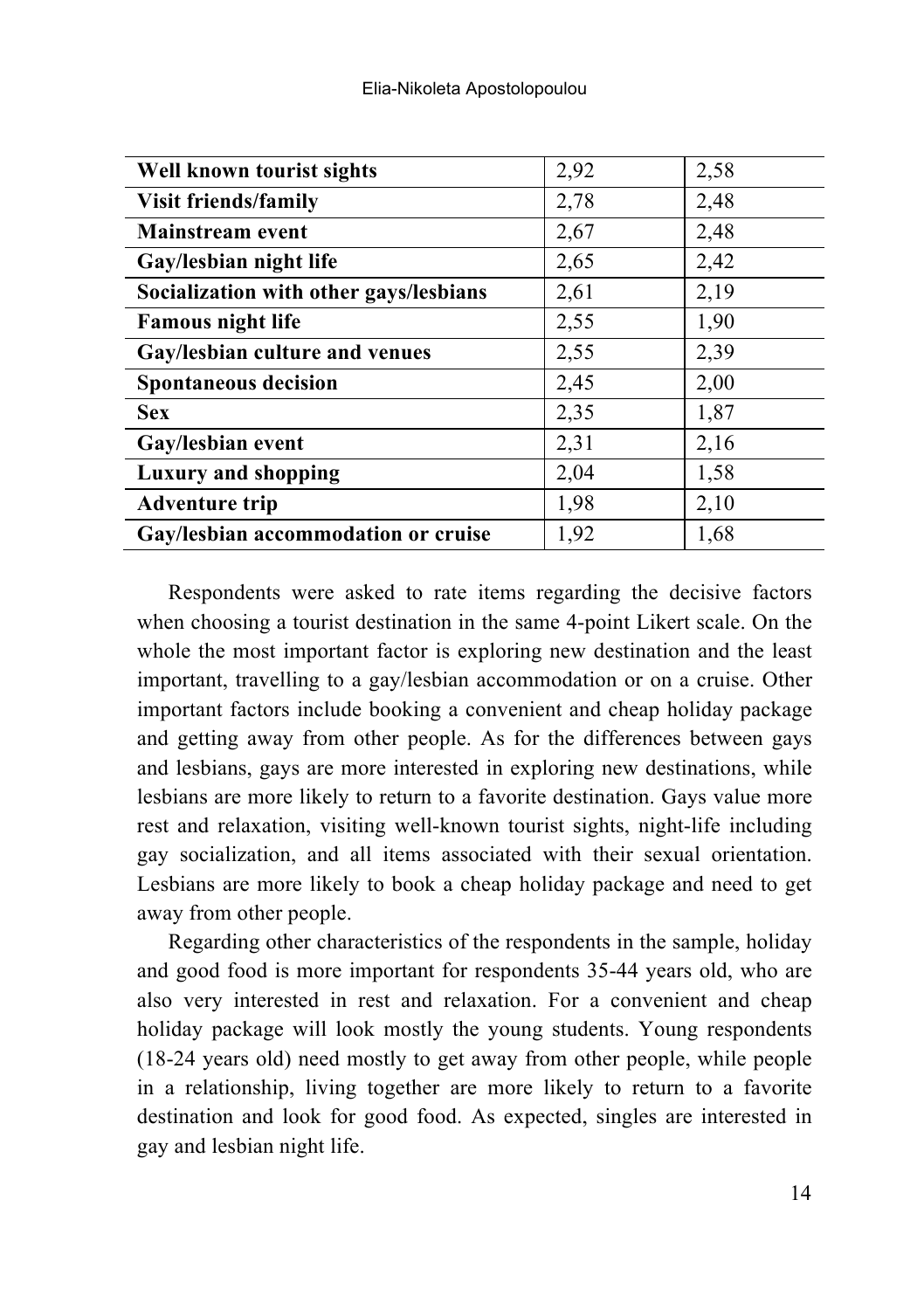### **DISCUSSION**

#### **Destinations**

Despite the small sample size and the fact that a non-probability sampling technique does not allow for generalizations, the study still provides interesting findings, since it is the first of its kind in Greece. Regarding popular destinations, gays and lesbians seem to choose destinations with an established gay scene, mainly abroad, but also resorts, where they can enjoy sun and sea holidays. Among gays the most popular are UK and Germany, among lesbians Crete, France and Italy, while Spain seems to be a favorite destination for both.

Taking into consideration the fact that the majority of gays and lesbians feel more comfortable among a mixed composition of visitors at tourist destinations, we can conclude that gays and lesbians in the sample don't travel exclusively to well-known gay destinations, although none of the destinations visited include homophobic countries.

#### **Tourist destination and holiday motivations**

The choice of a holiday destination is above all an exploration of a new destination for gays and lesbians and then booking a convenient and cheap holiday package and getting away from other people. The second factor can be associated with the Greek recession, which has restricted the Greek tourists' ability to pay for high quality services. Gay and lesbians have been described as natural travelers due to their intrinsic need to escape from home and from people to whom they have to conceal their sexual identity. Even for people who are not "in the closet" travelling may entail an exposure to different perspectives on sexuality and sexual identity(Hughes,2006; 2002).

15 Other important factors influencing the choice of the holiday destination are: returning to a favorite destination, learning the local culture, resting and relaxing and enjoying sea and sun. Gays are more interested in exploring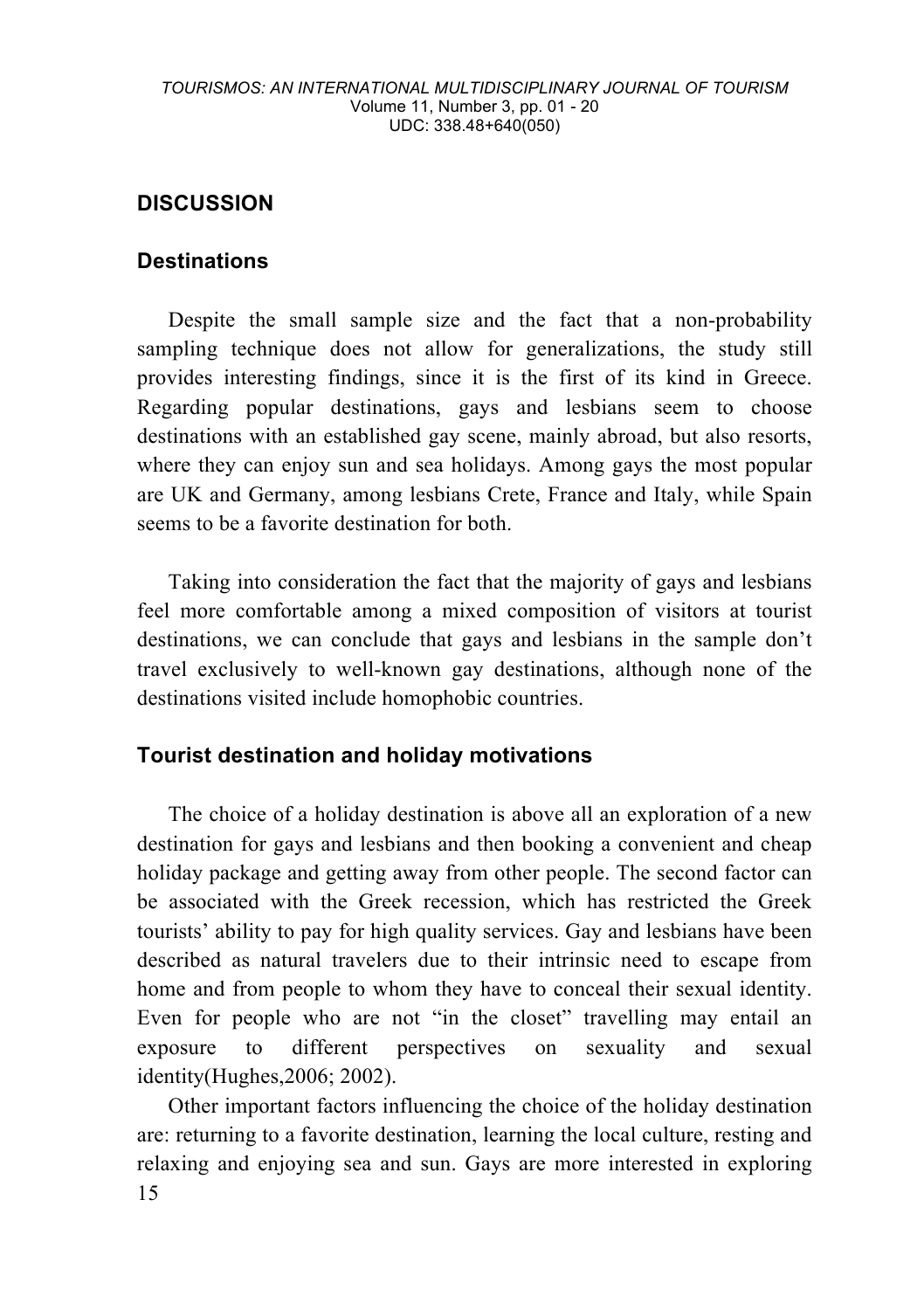new destinations, while lesbians in returning to a favorite destination. All in all, gays value more factors associated with their sexual orientation, such as gay and lesbian night life and socialization with other gay men. Although most surveys indicate an increased sexual activity of the LGBT people – mainly the gays- during holidays, sex doesn't seem to score high in the factors influencing destination choice (Clift and Forrest, 1999b).

Youngsters and students, who probably have a lower disposable income are more likely to book a cheap and convenient holiday package and are motivated by their need to get away from other people. Singles are more interested in gay and lesbian night life, while respondents living with their partners are more likely to be repeater tourists. Respondents 35-44 years old are interested on holiday and good food and rest and relaxation mostly.

On the whole, gay and lesbian tourists appear to travel to the same destinations, as their straight counterparts and are motivated by fairly the same factors. However, they need to feel safe and have access to gay space.

#### **Tourist accommodation and holiday motivations**

As for the accommodation choice during holidays, price is the most decisive factor. This can be easily explained by the fact that Greece is going through a great recession at the time the study was conducted. Friends' referrals, location and on-line review of the accommodation, gay-friendly reputation and internet access play also a very important role. It is again evident that gays and lesbians are interested in quite the same attributes as straight customers when choosing a tourist accommodation; they only need to feel welcomed regardless of their sexual identity.

When comparing accommodation motivation between gays and lesbians, gays are more interested in internet access, probably due to the fact that men aremore intense users of the internet (Ono andZavodny, 2003). Furthermore, if we take into consideration the available social media and mobile applications, we can assume that gays tend to socialize more through the internet and become more sexually active. The fact that they value high internet access is under this light another factor related to sexual identity. On the whole, gay men pay slightly more attention to attributes associated with their sexual orientation, such as gay-friendly reputation and proximity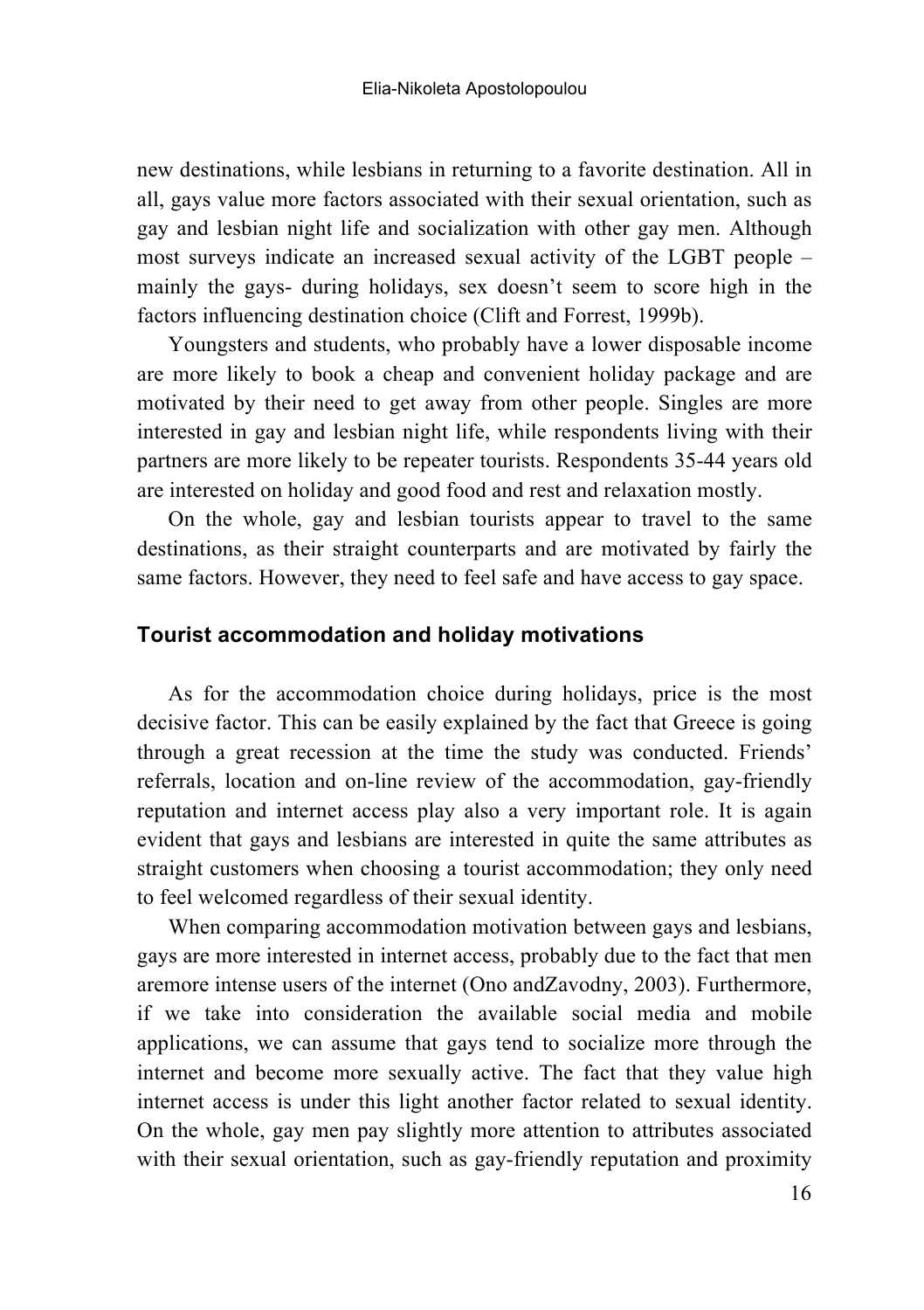#### *TOURISMOS: AN INTERNATIONAL MULTIDISCIPLINARY JOURNAL OF TOURISM* Volume 11, Number 3, pp. 01 - 20 UDC: 338.48+640(050)

to the LGBT neighborhood. The facilities of the accommodation – restaurant, pool gym– are not evaluated when choosing a holiday accommodation.

#### **CONCLUSIONS**

The study extended the analyses of previous researches on gay and lesbian tourist motivations by focusing for the first time on the Greek market, but also by including lesbians, a group mostly neglected within tourism research.

However, the methodological approach of the paper was different from most studies, as a quantitative research was employed here, in order for the trends and the types of tourists under research to be revealed without the interference of the researcher. Certainly the study suffers representativeness of the sample, as the snowballing technique employed does not allow for generalizations of the findings.

The findings of the study are in the same line with many of the conclusions of other studies in the field but most importantly added some knowledge regarding the motivations of lesbian tourists and their differences from gay tourists. Greek gays and lesbians do not frequent the same holiday destinations, while their sexual identity seems to influence in different ways their accommodation and destination choices. Mykonos, UK and Germany, all destinations with a developed gay scene are very popular with the gay travelers. When choosing accommodation, gays consider the price, friends' referrals, internet access and its reputation as gay-friendly. As for the factors influencing their destination choice, gays are motivated by the need to explore new destinations, the price and quality of the holiday package, the need to get away from other people and to rest and relax.

Lesbians travel more frequently to Crete, France, Italy and Lesvos. The most decisive factors for accommodation choice for lesbian tourists are the price, a friend's referral, the location and the review of the accommodation. When it comes to destination choice the price of the holiday package together with the need to escape from other people are the most important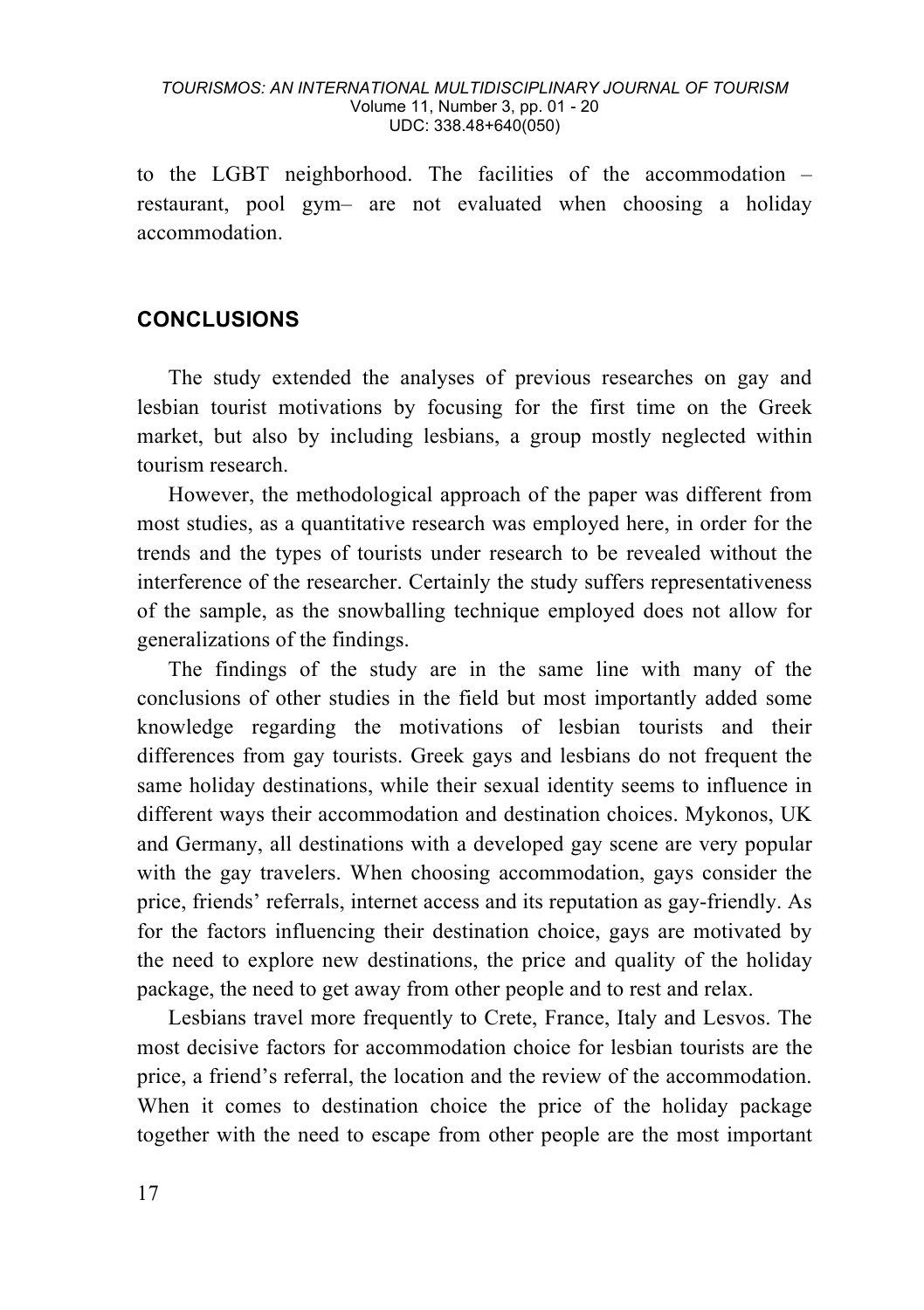factors. Lesbian tourists are also frequently repeaters and return to their favorite destinations.

It remains to be seen in comparative studies how the tourism profile of Greek gays and lesbians is different from that of other nationalities, while the tourism of lesbian tourists needs also further and in depth research.

#### **REFERENCES**

- Atkinson, Rowland and Flint, John, 2001. Accessing Hidden and Hard-to-Reach Populations: Snowball Research Strategies. *University of Surrey Social Research Update.*
- Binson, Diane, Blair, Johnny, Huebner, David M. and Woods,William J., 2007. Sampling in Surveys ofLesbian, Gay, and Bisexual People. In:I. Meyerand M. Northridge eds. 2007. *The health of sexual minorities: public health perspectives on lesbian, gay, bisexual and transgender populations*. New York: Springer. pp. 375-418
- Clift Stephen, Luongo Michael and Callister Carry, eds., 2002. *Gay Tourism: Culture, Identity and Sex*. London: Continuum.
- Clift, Stephen and Forrest,Simon, 1999a. Gay men and tourism: destinations and holiday motivations.*Tourism Management*, 20 (1999) pp. 615-625.
- Clift, Stephen and Forrest, Simon, 1999b. Factors Associated with Gay Men's Sexual Orientation and Risk of Holiday.*Aids Care*, 11 (3): pp. 281-95.
- Community Marketing Inc. 2012.*Overview Report: 8th Annual LGBT Travel Survey*. San Francisco: Community Marketing Inc.
- Giorgi, Gabriel, 2002. Madrid EnTránsito: Travelers, Visibility, and Gay Identity.*GLQ: A Journal of Lesbian and Gay Studies*, 8 (1-2): pp. 57-79.
- Holcomb, Briavel and Luongo, Michael, 1996. Gay tourism in the United States.*Annals of Tourism Research*, 23 (3): pp.711-713.
- Howe, Alyssa Cymene, 2001. Queer pilgrimage: The San Fransisco homeland and identity tourism.*Cultural Anthropology*, 16 (1): pp 35-61.
- Hughes, Howard, 1997. Holidays and homosexual identity. *Tourism Management*, 18 (1): pp. 3-7.
- Hughes, Howard, 2002a. Marketing gay tourism in Manchester: New market for urban tourism or destruction of 'gay space'?*Journal of Vacation Marketing*, 9 (2): pp. 152-163.
- Hughes, Howard, 2002b. Gay men's holiday destination choice: a case of risk and avoidance.*International Journal of Tourism Research*, 4: pp. 299-312.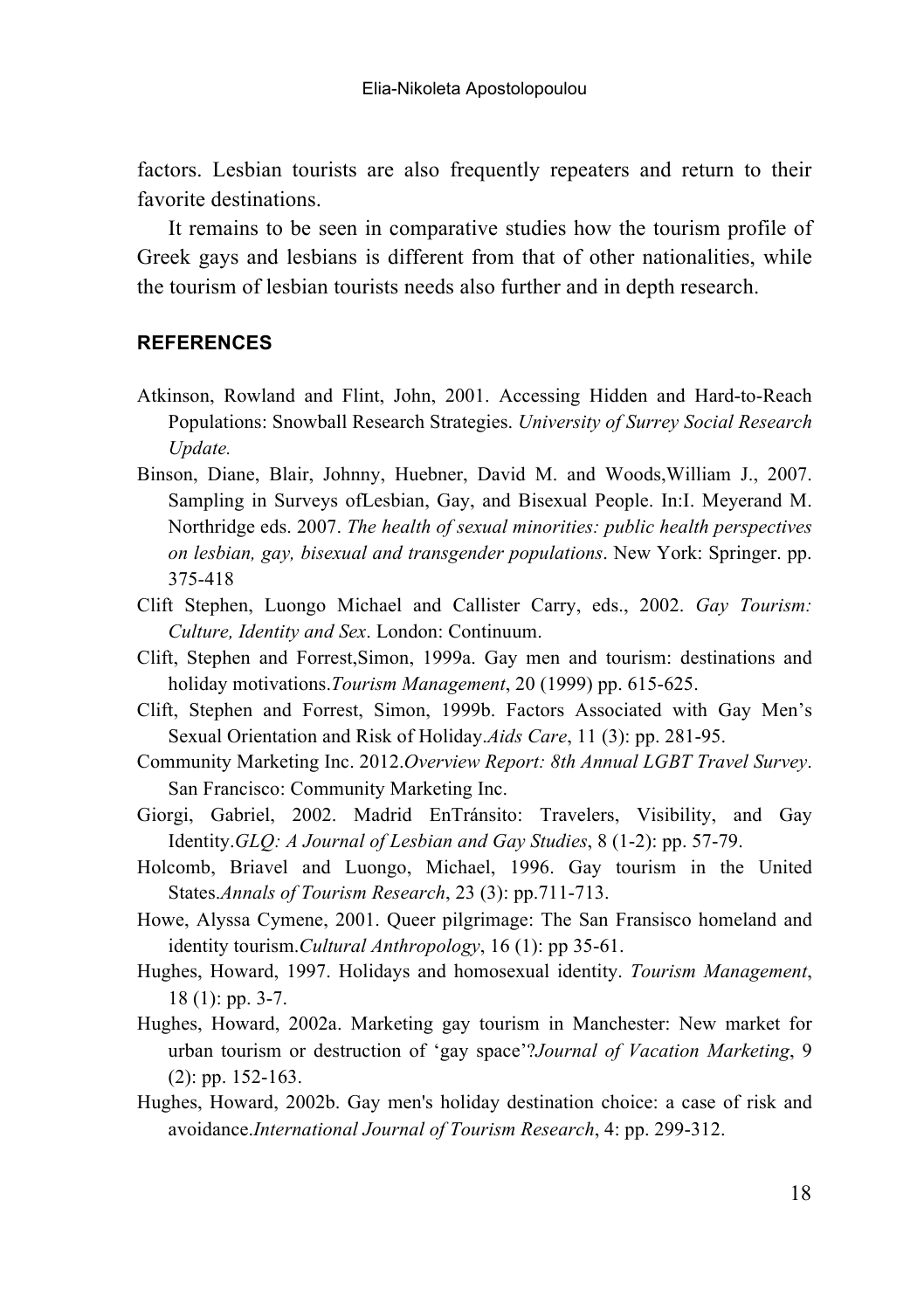- Hughes, Howard, 2004. A Gay Tourism Market. *Journal of Quality Assurance in Hospitality and Tourism*, 5 (2): pp. 57-74.
- Hughes, Howard, 2006. *Pink Tourism: Holidays of Gay Men and Lesbians*. Oxford: Cabi.
- Hughes, Howard, 2007. Lesbians as tourists: Poor relations of a poor relation.*Tourism and Hospitality Research*, 7: pp. 17–26.
- Hughes, Howard and Deutsch, Richard, 2010. Holidays of older gay men: Age or sexual orientation as decisive factors? *Tourism Management*, 31: pp. 454-463.
- Kantsa, Venetia, 2002. Certain Places have different energy: Spatial Transformations in Eresos, Lesvos.*GLQ: A Journal of Lesbian and Gay Studies*,  $8:35-55$
- Myslik, W. D. 1996. Renegotiating the social/sexual identities of places. In:Duncan. N. ed. 1996. *Bodyspace, Destabilizing Geographies of Gender and Sexuality*, London: Routledge.
- Office for National Statistics UK. 2011, *New ONS Integrated Household Survey: Experimental Statistics, Measuring Sexual Identity: An Evaluation Report*.
- Ono Hiroshi and Zavodny Madeline. 2003. Gender and the Internet, *Social Science Quarterly*, 84 (1): pp. 111-121.
- Poria,Yavin, 2006. Assessing Gay Men and Lesbian Women's Hotel Experiences: An Exploratory Study of Sexual Orientation in the Travel Industry.*Journal of Travel Research*, 44: pp. 327-334.
- Pritchard,Annette, Morgan, Nigel J and SedgelyDiane, 1998. Reaching out to the gay tourist: opportunities and threats in an emerging market segment.*Tourism Management*, 19 (3): pp. 273-282.
- Pritchard,Annette, Morgan, Nigel J and SedgelyDiane, 2002. In search of Lesbian Space? The experience of Manchester's gay village.*Leisure Studies*, 21: pp. 105- 123.
- Pritchard,Annette, Morgan, Nigel J, SedgelyDiane, Khan, Elizabeth and Jenkins, Andrew, 2000.Sexuality and holiday choices:conversations with gay and lesbian tourists. *Leisure Studies* 19: pp. 267–282.
- Rushbrook, Dereka, 2002. Cities, Queer Space, and the Cosmopolitan Tourist.*GLQ: A Journal of Lesbian and Gay Studies*, 8(1-2): pp. 183-206.
- Skeggs, Beverley, 1999. Matter Out of Place: Visibility and Sexualities in Leisure Spaces.*Leisure Studies*, 18: pp. 213–232.
- The Kinsey Institute. 2013. *Alfred Kinsey's 1948 and 1953 Studies*. [online] Available at:  $\langle \text{http://www.kinsevinstitute.org/research/ak-} \rangle$ data.html#homosexuality> [Accessed 13/06/2013]